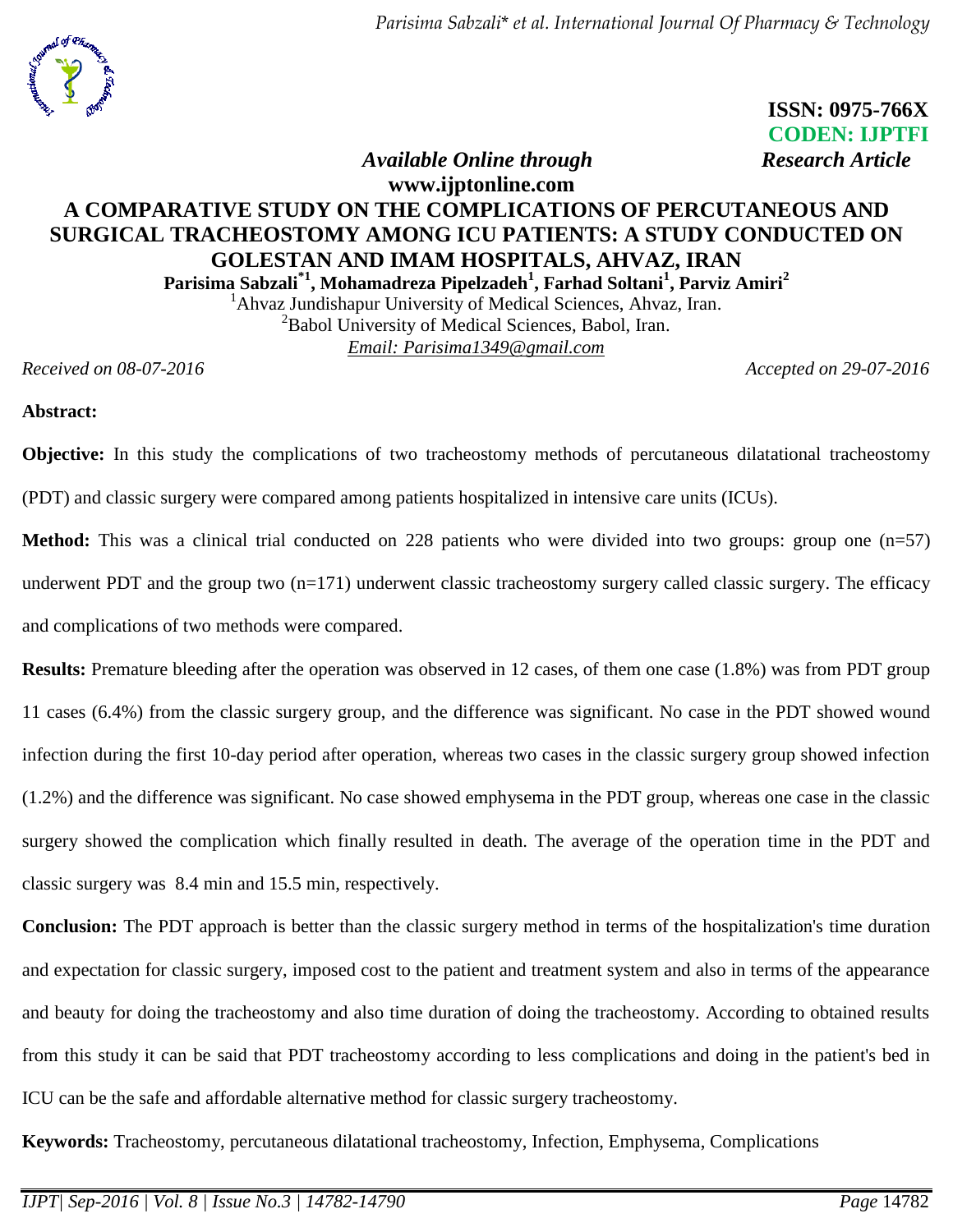### **Introduction**

Lon-term hospitalization of patients in intensive care units (ICUs) can bear significant additional costs to healthcare system. Moreover, due to the long hospitalization and occupation of ICUs' beds, the appropriate medical care would be withdrawn of other patients who are uner urgent needs for hospitalization. Therefore, for effective planning in order to optimal use from ICU's beds it is better to complications after operation be identified and then suitable solutions to be presented for prevention of that (1).

Isolating from ventilator has an important role in survivorship of patients who are hospitalized in ICU and suffer from acute respiratory failure. So evaluating effective factors in isolating of patients from mechanical ventilation and finding correct ways to shortening the hospitalization time and mechanical ventilation of patient in this unit can greatly help to reduction of hygienic-medicinal costs and correct planning in order to optimal use of existing resources (2).

It is evident that on time, fast, without complication and successful isolation leads to reduction of ventilation complications (reduction of cardiac output and infections from artificial ventilation), hyper and hyperventilation, atelectasis, oxygen poisoning, barotrauma and mental dependence of patient on the ventilator by shortening the period of artificial ventilation (3-5).

Use cases have been increased from intubation into the trachea in order to keep open and protecting the airways, using ventilator, doing various classics and emergency controlling of airways in recent years that along with increasing from day to day of doing intubation into the trachea, complications of this method have been appeared more (6, 7). Dependence of patients on ventilator has become more in recent years, which this issue has been caused to prolongation use from tube into the trachea and complications related to that (6, 8). Patients who are placed under the prolonged mechanical ventilation, the amount of short-term and long-term mortality and morbidity is high in them and also much health care is used for them pro rata resources (9). In patients under the mechanical ventilation the tracheostomy can be used instead of using the endotracheal tube. Tracheostomy is usually done in patients who have accustomed to mechanical ventilation or in order to simplification the long-term ventilation in patients with respiratory failure (10) and regularly it is done in more than 10% of hospitalized patients in ICU who need mechanical ventilation more than three days (11, 12). Tracheostomy has many advantages compared with intubation into the trachea including the resistance reduction of the lower airways in the case of right choose, creating the less dead space, reduction of residence in ICU,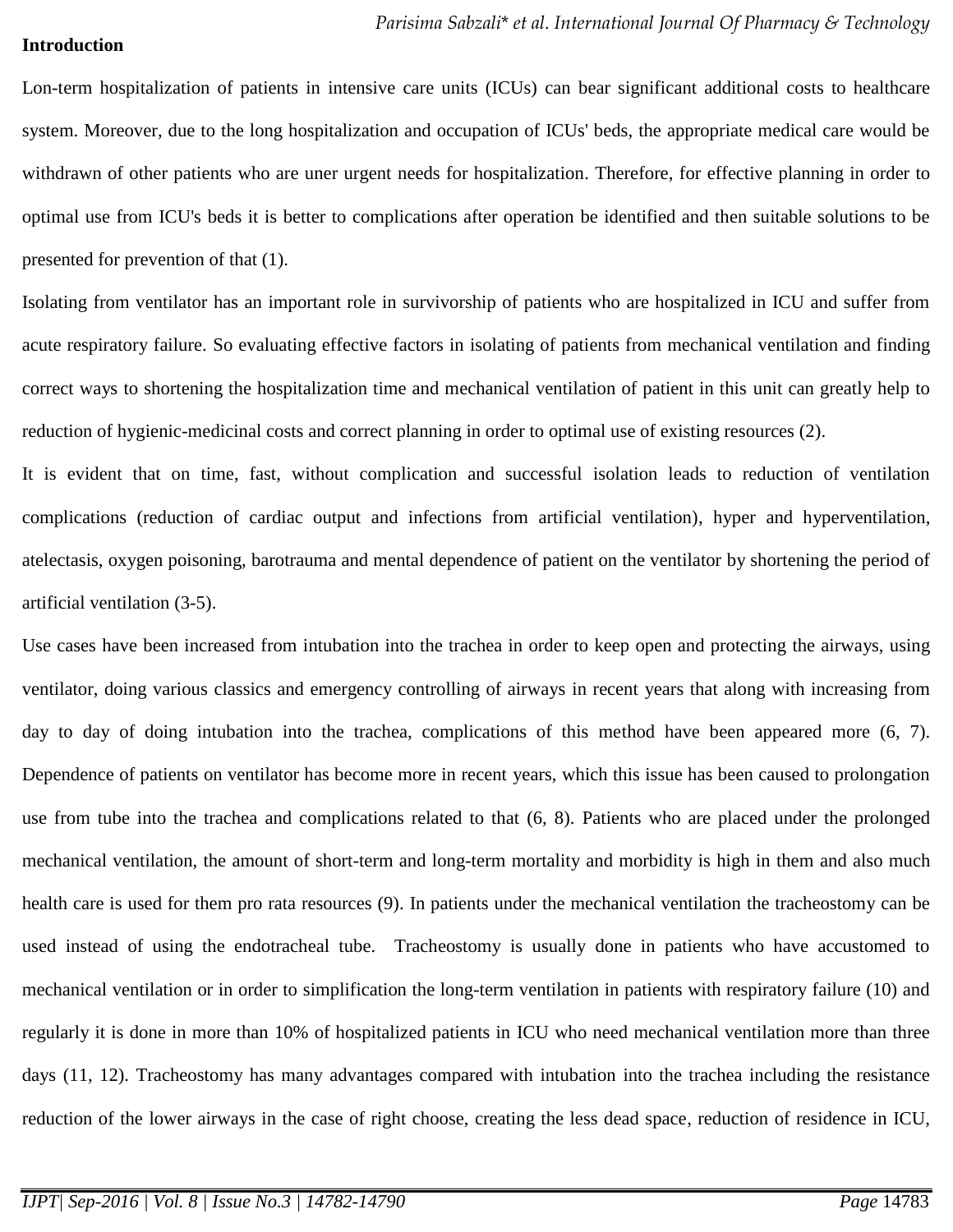*Parisima Sabzali*\* *et al. International Journal Of Pharmacy & Technology* less movement of endotracheal tube, more comfort of patient, proper discharge of secretions, possibility of receiving food from the mouth and possibly talking of the patient by special tube (13).

In addition, some of researchers believe that doing the tracheostomy can cause to reducing the needs of patients to invasive mechanical ventilation (14, 15). However, other researchers believe that tracheostomy does not reduce the period of patients' isolation from mechanical ventilation (16). In addition to the aforementioned advantages for tracheostomy, this method has some disadvantages including tracheal stenosis or necrosis, increasing the proliferation and colonization of bacteria, bleeding and pneumothorax and aspiration (17-20). Old doing method of tracheostomy that was used in patients with acute respiratory status needs to transition from ICU to the operating room, a where that classic team does the tracheostomy in the classic method. This method needs to an incision in the trachea in order to placing the tracheostomy tube with direct view (21). Another method that is used more in the last two decades in order to tracheostomy in IC is percutaneous tracheostomy. Perhaps one of the most important advantage of this method than tracheostomy in classic method is doing of that beside the patient's bed and the surgery room will not be needed which have its own certain complications. Therefore, the possibility of appearing the problems during the transmission into the surgery room will not exist like separation of vascular catheters or pulling and egressing the tracheal tube; from another side causes to reduction of costs. Also since the ICU is always crowded or often the visit time is given late to ill patients or the turn is given to them at the end of operations so doing the tracheostomy will be always done with delay in ill patients with surgery method that will be lead to increasing the possibility of appearing complications (22-24). On the other hand, percutaneous tracheostomy approach needs several dilators with internal diameter in gradual increase. Using several dilators along with the tracheal manipulation increases the risk of complications necessitating high level of training to perform percutaneous tracheostomy.

In addition to the operational skills, necessary equipments and having expert assistants familiar with the operation are needed for the surgery (25, 26).

Both methods have their own advantages and disadvantages. To our knowledge, there has not been a study on comparing the efficacy of these two methods in reducing complications in hospitalized patients in ICU in Ahvaz city, Iran. Therefore, this study aims to compare the efficacy and complications of two tracheostomy methods of percutaneous dilatational tracheostomy (PDT) and classic surgery among patients hospitalized in ICUs.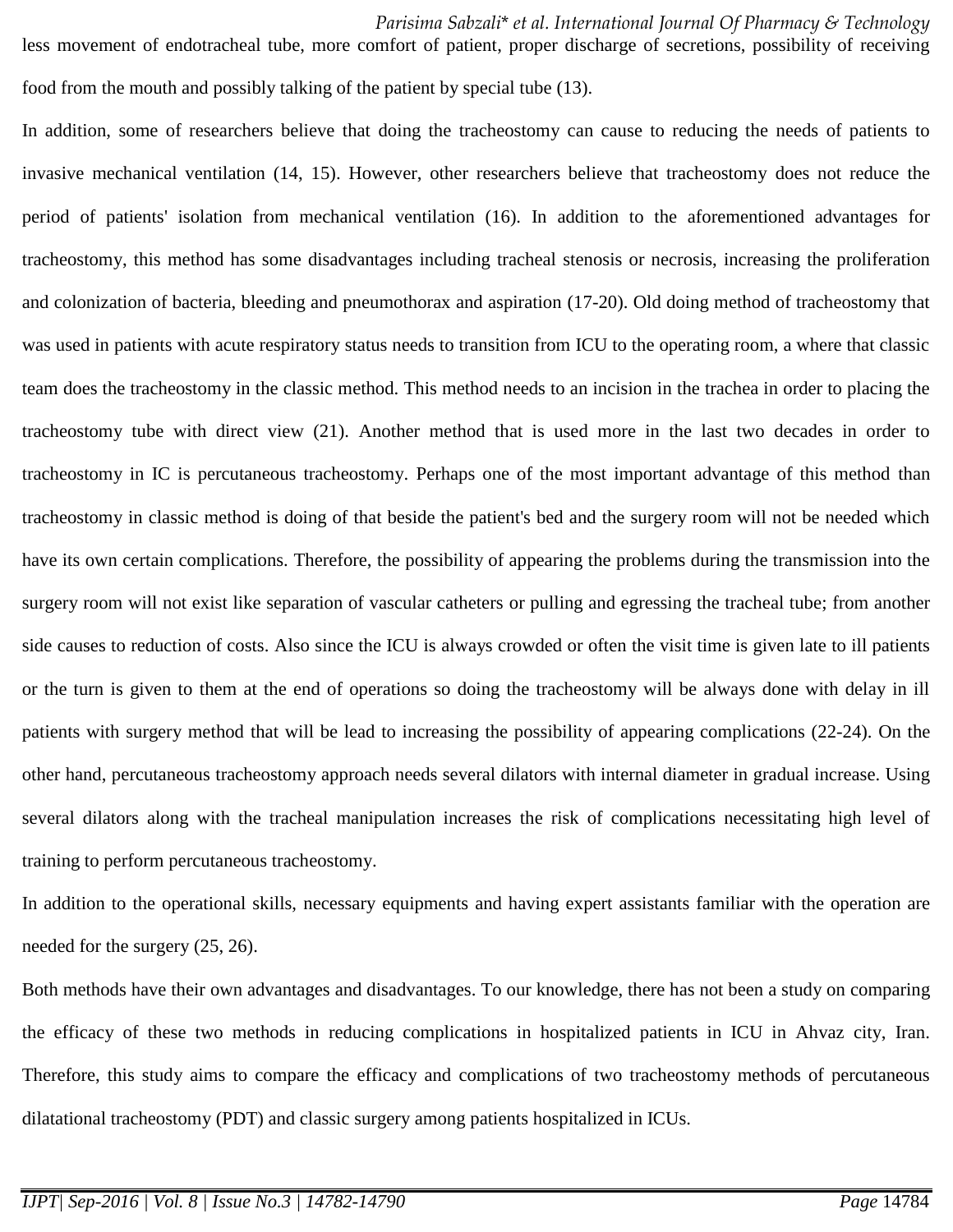### **Materials and Methods**

The population consisted of the hospitalized patients in ICU who needed tracheotomy due to specific reasons. Patients with anatomical disorders, history of previous tracheostomy in the neck, bleeding disorders, goiter, bulky neck, unstable general conditions, and trauma in the neck, were removed from study.

Patients of the both groups were placed under the mechanical breathing in terms of breathing status. Mood of device in them was SIMV and received less than 40% oxygen. In addition, the patients received 8 to 10 cc/kg flow rate of oxygen and pressure of end expiratory was equal to 2 to 5 cm. In the Grease method the forceps is used to direct the guide wire. Two teams performed the PDT. One team has the task of bronchoscopy and changing the status of tracheal tube and another team has the task of preparation of tracheostomy tube.

Vital signals of the patient are permanently monitored. The necessary drug for sedation and relaxation of patient was administered before the PDT operation and then the patient was ventilated sufficiently through tracheal tube by mechanical ventilation.

For suitable position that is in the form of neck extension, an appropriate circular shaped holder is placed under the shoulder of the patient. In order to local anesthetic of the neck, a combination of 2% lidocaine with epinephrine was subcutaneously injected. Standard method of tracheostomy surgery was performed in the department of neurosurgery. In surgery room and by anesthesia by incision the skin and subcutaneous tissue and achieve to tracheal and then cutting off the tracheal ring and passing the tracheostomy tube into the trachea under direct vision will be done.

The evaluating parameters included bleeding (15 cc and higher was considered as bleeding during the operation), subcutaneous emphysema, wound infection during the hospitalization period and within one month after release). Sample volume in PDT group was considered 57 and sample volume in classic tracheostomy was considered 171 people. The data were analyzed with statistical package of SPSS (version 20) using Chi-Square test and independent t test. The significant level of  $P = 0.05$  was set for all of the analyses.

### **Results**

This study was conducted on 228 hospitalized patients in ICU who were candidate of tracheostomy surgery. The patients were divided into two groups: PDT (Group A, n=57) and classic tracheostomy (Group B, n=171) methods. Patients' demographic information has been shown in Table 1.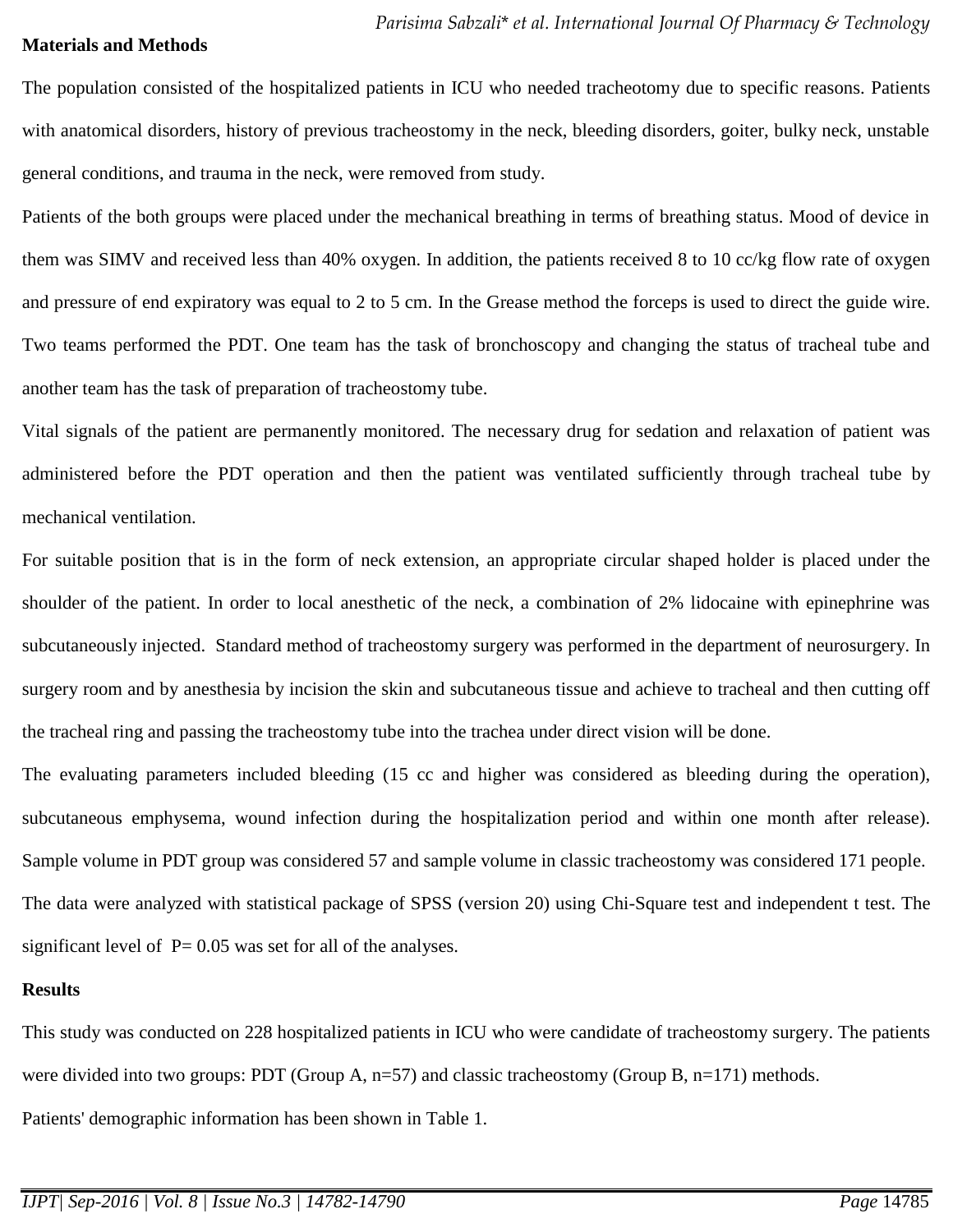## **Table 1. Patients' demographic information.**

| <b>Variables</b>     | <b>Group A</b> | <b>Group B</b> |
|----------------------|----------------|----------------|
| Number               | 57             | 171            |
| male                 | 55             | 153            |
| Female               |                | 18             |
| The mean age (years) | 54.42          | 49.81          |

The patients of both groups were compared with each other in terms of premature bleeding. In group A, one patient

(1.8%) and in group B, 11 patients (6.4%) were bleeding (figure 1).



# **Figure1. Comparing the frequency of patients with premature bleeding in two groups of A and B.**

The average amount of time duration of doing the surgery was compared between two groups that this amount was 8.4 minutes in group A and it was 15.5 minutes in group B (Figure 2).



# **Figure 2. Comparing the average amount of time duration of doing the surgery between two groups of A and B.**

The patients of the both group were compared with each other in terms of infection. No case was observed in group A, but two cases of infection were reported in group B. Also the patients of the both group were evaluated in terms of Emphysema. In PDT group no case was observed and 1 case was reported in the second group that finally had leaded to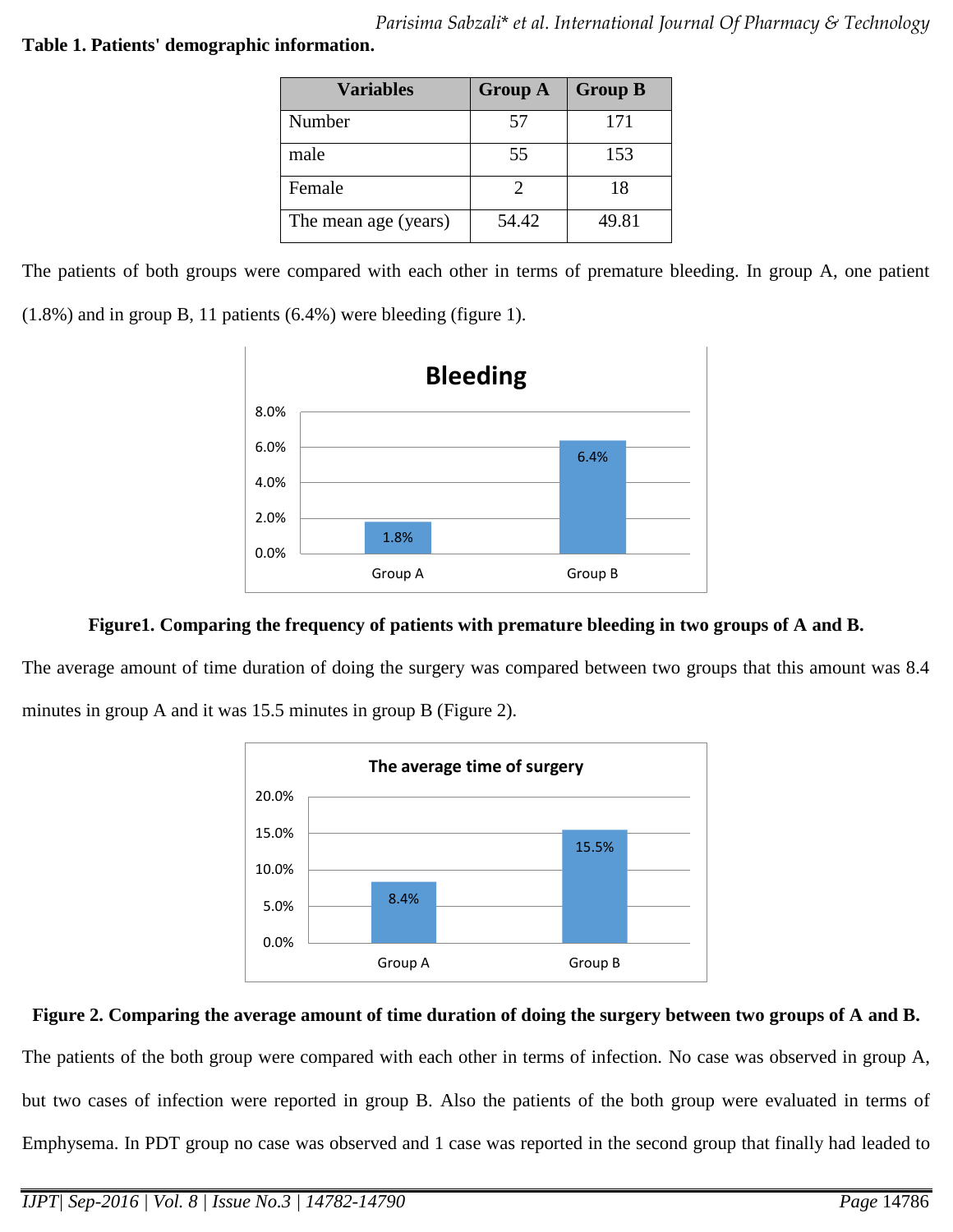*Parisima Sabzali*\* *et al. International Journal Of Pharmacy & Technology* death. Hospitalization's time duration in the segment depends on many factors, but because all works were done by the physician and ICU's cadre and finally we didn't have any dawdling and in terms of hospitalization's time in the segment because of no need to coordinate with the surgeon and operating room and doing the track operation by physician in ICU, at least 24 hours of reduction of hospitalization's time were observed in the first group. In terms of cost because of doing tracheostomy in ICU and no need to transferring the patient to operating room and costs of operating room and anesthesia and surgery team, the patients of first group paid less cost. In terms of appearance and beauty and remained traces of surgical site, the much better appearance was observed after bring out the track in the first group.

#### **Discussion and Conclusion**

Tracheostomy is the most common and vital operation in ICUs of hospitals that is done in two ways include PDT and classic surgery approach. In this study, the complications of tracheostomy in two ways include PDT and surgical in 228 patients were hospitalized in the intensive care unit is investigated and compared. In the present study, the incidence of hemorrhage during tracheostomy, in PDT group was 8.1% and in the surgery group was 4.6% which was statistically significant (P< 0.05). The results were consistent of other studies such as Khalili et al. (2002) and Holdgaard et al. (1998) (24, 34). In term of the incidence of wound infection, the PDT group showed no case of infection, while the surgery group showed 2 cases of infection. In a similar study that Park et al. (2013) had done, rate of infection in surgical site in PDT group was 3.4% and in the surgery group was 7% that it had shown significant differences ( $P= 0.04$ ).

The results of other similar studies also had reported that the incidence of infectious complications in PDT group was less than surgical group (27-29). The subcutaneous emphysema was not seen in PDT group, but 1 case was reported in surgical group that eventually was lead to death. Among the advantages of PDT is perform this function at the bedside of patients and not to transfer the patients to the operating room (28, 29, 30-32). The mean duration of surgery was compared between the two groups that this value in PDT group was less than surgical group. These results were similar to study of Fernandez et al. (2010) and Freeman et al. (2001). According to the results of this study and other similar studies, we can conclude that complications such as bleeding, infection and subcutaneous emphysema has less complications in PDT method compared with surgical. In addition, the PDT approach is more efficient than the classic surgery in terms of operation duration. Furthermore, tracheostomy surgery with PDT method can be performed in an ICU and does not need to transfer the patient to the operating room. Therefore, the cost of the operating room,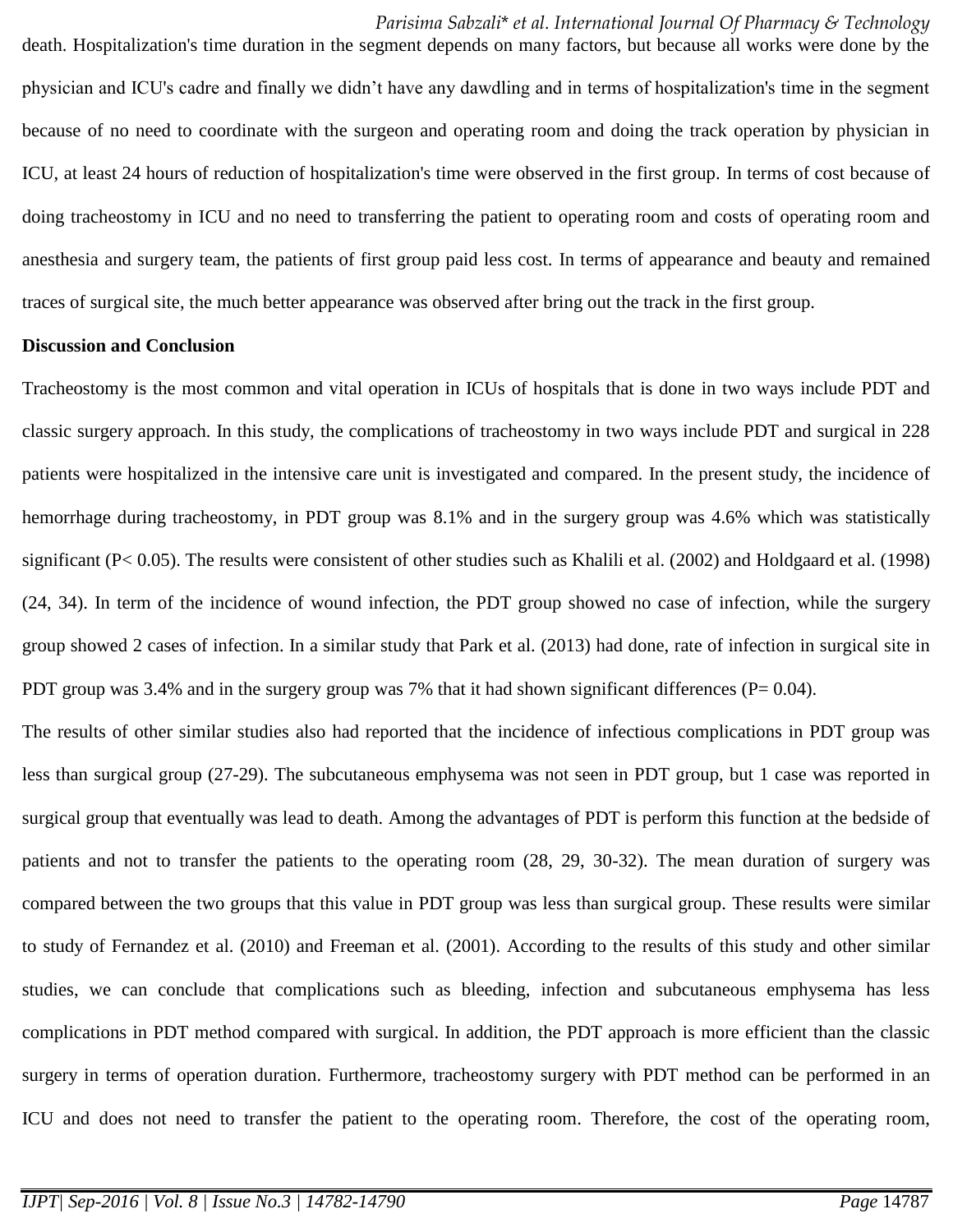*Parisima Sabzali*\* *et al. International Journal Of Pharmacy & Technology* anesthesia, and surgical team is more affordable (28, 30, 31). In conclusion, the PDT technique for patients hospitalized in ICUs is an effective, safe, and cost-effective method.

### **References**

- 1. Mahuri A., Heshmatirad. F., Noruzinia H., Mehdi Zadeh, Hamid, Hassani,E., bloom Atfh.brrsy long-term complications leading to hospitalization in the intensive care unit after undergoing open heart surgery. Urmia Medical Journal 2008; 19 (2): 139-144.
- 2. Esteban AI, Alia J, Ibanez S, Benito MJ. Modes of mechanical ventilation and weaning. Chest. 1994; 106 (4): 1188- 93.
- 3. Zhu L, Niu SF, Zhang SP, Xu XW, Li SQ, Li YQ, et al. A retrospective study on the treatment of patients with chronic obstructive pulmonary disease by face masks mechanical ventilation. ZhonghuaJie He Hu Xi ZaZhi. 2003; 26 (7): 407-10.
- 4. Jolliet P. Role of noninvasiveness ventilation in the weaning phase of mechanical ventilation. Schweiz Med Wochenschr. 2000; 130 (50): 1948-53.
- 5. Gursel G. Determinants of the length of mechanical ventilation in potions with COPD in the intensive care unit. Respiration. 2005; 72 (1): 61-7.
- 6. Stone J, Gal J. Airway management. In: Miller D. Anesthesia, 5th ed, Philadelphia, Churchill Livingstone 2000; p: 1425.
- 7. Jaeger JM, Littlewood KA, Durbin CG Jr. The role of tracheostomy in weaning from mechanical ventilation. Respir Care 2002; 47 (4): 469-80; discussion 481-2.
- 8. Heffner JE. The role of tracheostomy in weaning. Chest 2001; 120 (6 Suppl): 4775-815.
- 9. Cox CE, Carson SS, Holmes GM, et al. Increase in tracheostomy for prolonged mechanical ventilation in North Carolina, 1993-2002. Crit Care Med 2004; 32: 2219-26.
- 10. Tibballs J, Robertson C, Wall R. Tracheal ulceration and obstruction associated with flexible Bivona tracheostomy tubes. Anaesth Intensive Care. 2006; 34 (4): 495-97.
- 11. Durbin CG Jr. Tracheostomy: why, when, and how? Respir Care 2010; 55 (8): 1056-1068.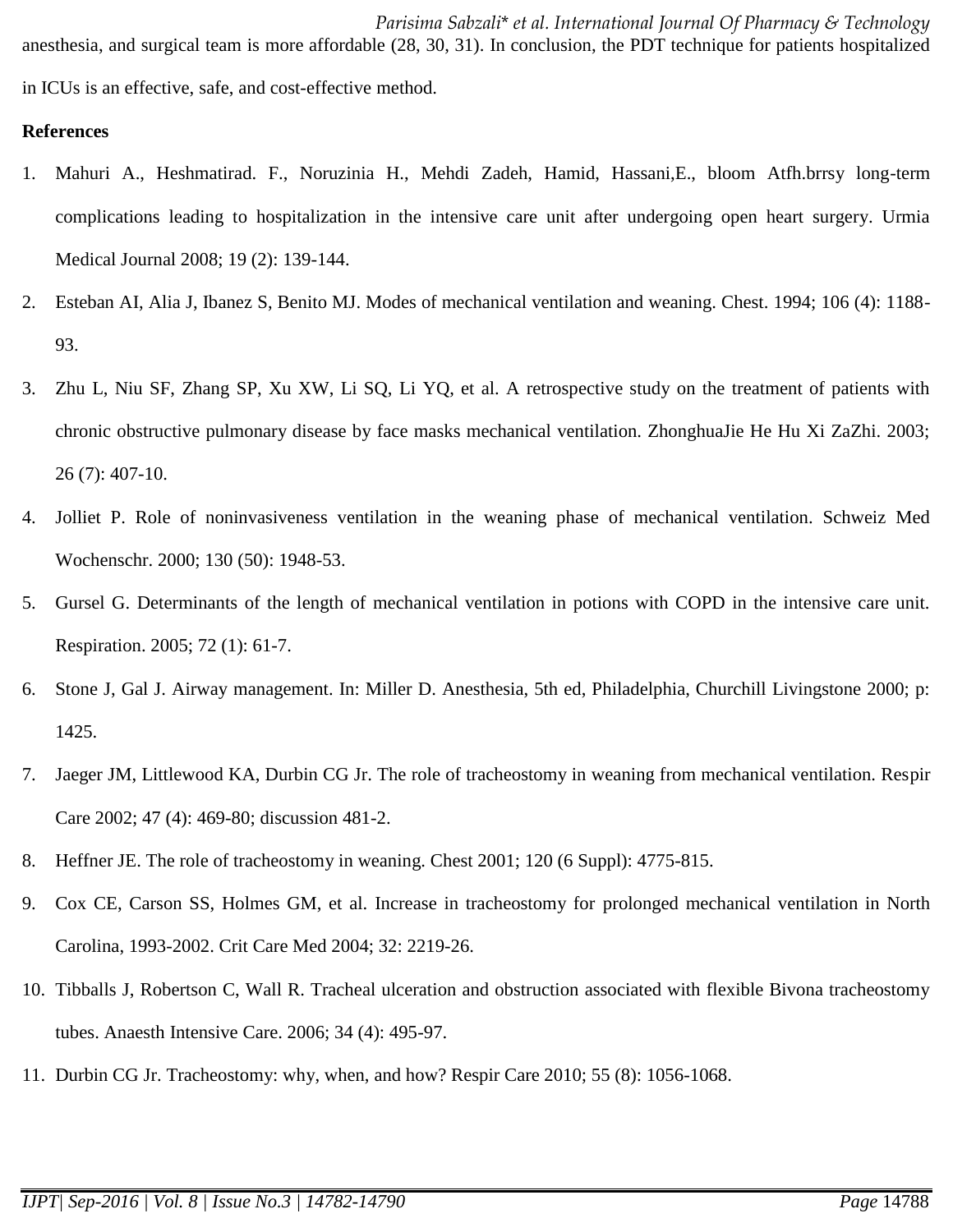- *Parisima Sabzali*\* *et al. International Journal Of Pharmacy & Technology* 12. Abshirini H., Pipelzadeh MR, Ahmadi KH: demographic evaluation of laryngotrachial stenosis following prolonged endotrachial intubation Journal of Medical Sciences, 2008 (8) 751-754.
- 13. Cummings Ch W, Harker LA, Thomas JR, et al. Cummings otolaryngology, head and neck surgery, 4th ed, Philadelphia, Mosby Inc 2005: pp: 2442-6.
- 14. Straus C, Louis B, Isabey D, Lemaire F, Harf A, Brochard L. Contribution of the endotrachal tube and the upper airway to breathing workload. Am J Respir Crit Care Med 1998; 157 (1): 23-30.
- 15. Lin MC, Huang CC, Yang CT, Tsai YH, Tsao TC. Pulmonary mechanics in patients with prolonged mechanical ventilation requiring tracheostomy. Anaesth Intensive Care 1999; 27 (6): 581-5.
- 16. Gurkin SA, Parikshak M, Kralovich KA, Horst HM, Agarwal V, Payne N. Indicators for tracheostomy in patients with traumatic brain injury. Am Surg 2002; 68 (4): 324-8; discussion 328-9.
- 17. Koitschev A, Graumueller S, Zenner HP, Dommerich S, Simon C. Tracheal stenosis and obliteration above the tracheostoma after percutaneous dilational tracheostomy. Crit Care Med 2003; 31: 1574-6.
- 18. Norwood S, Vallina VL, Short K, Saigusa M, Fernandez LG, McLarty JW Incidence of tracheal stenosis and other late complications after percutaneous tracheostomy. Ann Surg 2000; 232: 233-41.
- 19. Stauffer JL, Olson DE, Petty TL. Complications and consequences of endotracheal intubation and tracheotomy. A prospective study of 150 critically ill adult patients. Am J Med 1981; 70: 65-76.
- 20. Trottier SJ, Ritter S, Lakshmanan R, Sakabu SA, Troop BR. Percutaneous tracheostomy tube obstruction: Warning. Chest 2002; 122: 1377 -81.
- 21. McWhorter AJ: Tracheotomy: timing and techniques. Curr Opin Otolaryngol Head Neck Surg 2003, 11: 473-479.
- 22. Holdgaard HO, Pedersen J, Jensen RH. Percutaneous dilatational tracheostomy versus conventional surgical tracheostomy: a clinical randomised study. Acta Anaesthesiol Scand 1998; 42: 545-550.
- 23. Fernandez L, Norwood S, Roetger R. Bedside percutaneous tracheostomy with bronchoscopic guidance in critically ill parients. Arch Surg 1996; 131: 129-132.
- 24. Khalili TM, Koss W, Margulies DR. Percataneous dilatation tracheostomy is as safe as open tracheostomy. Am J Surg 2002; 68: 92-96.